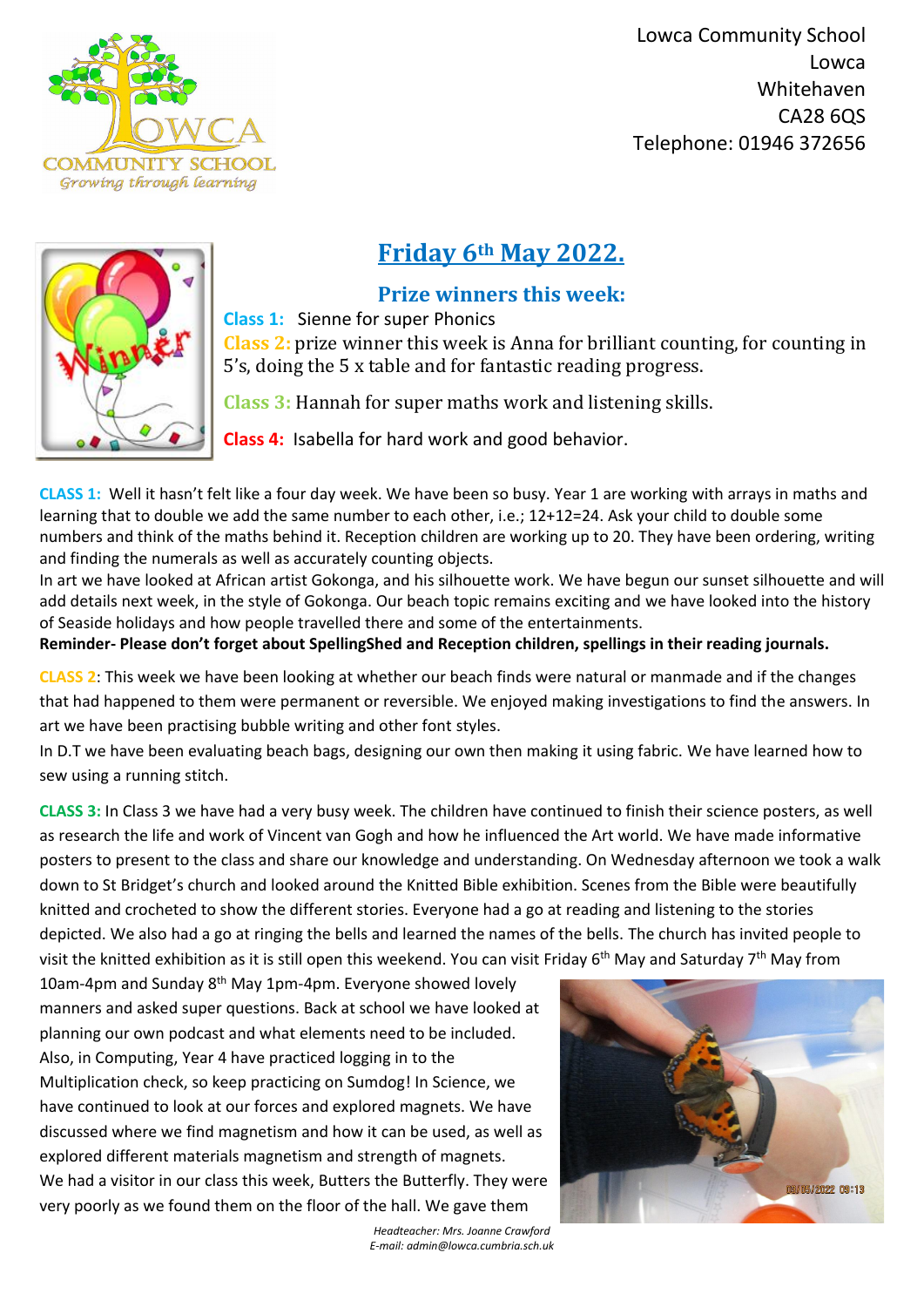*Head teacher: Mrs. Joanne Crawford E-mail: admin@lowca.cumbria.sch.uk*

sugar water and oranges to act as nectar and made sure they kept their wings dry as they wouldn't be able to fly if they lost the dust on their wings. Luckily, the next day Butters perked up and flew back into the wild!

**CLASS 4:** Today in Class 4 Year 6 have been practicing for SATs while Year 5 have been investigating whether cornflakes are magnetic. However, they found that the iron content is not enough to be attracted to the magnet. They all enjoyed their "dress as a famous person day" and finding out about each-others person.

## **Statutory National Assessments**

**As you will probably be aware, all across the country, the statutory assessments of pupil's progress are resuming this Summer.**

**Over May and July, the class 1 staff will make informal assessments by playing, observing and talking with the reception age children. They will use this information and discuss if each reception age child has met their early learning goals. These Early learning goals are described in the Early years statutory framework and explain what a typical child can do at the end of the reception year. This information will be shared with parents in the child's end of year report.**

**Year 1 will be having the Phonics screening check in June. This is a list of real and "alien" words and assesses the child's knowledge of phonic patterns, common exception words and the child's ability to segment and blend words. The child gets a score out of 40 and the pass mark is usually 32/40.These results are included in the end of year report.**

**In May the year 2 pupils also do their key stage 1 SATs. These are puzzle books the children complete and the scores tell us which pupils have reached the expected level in Mathematics and Reading. Their writing is assessed by the class teacher and then samples are checked by an external moderator. These results are also shared with parents in the child's end of year report.**

**Year 4 pupils will take the online times tables test in June. This is a government test and again the scores are included on their report.**

**Year 6 will be having their SATs next week. We are inviting them for breakfast to get them in the right frame of mind for their SATs exams Monday through to Thursday. Please arrive at 8.15am for cereal, toast, bacon butties etc. - and a last-minute revision session.**

**Test Dates**

**Monday 9 May English grammar, punctuation and spelling: • Paper 1: questions • Paper 2: spelling**

**Tuesday 10 May English reading**

**Wednesday 11 May Mathematics: • Paper 1: arithmetic • Paper 2: reasoning**

**Thursday 12 May Mathematics Paper 3: reasoning**

**The tests happen like formal examinations but if a pupil has special needs and struggles with concentration, writing or reading they can have a staff member with them. However, we have strict training to ensure this doesn't give any child an unfair advantage.**

**The results of the Key stage 2 SATs will be shared with the child's parents, with the Local Authority and Ofsted but this year they will not be used to create primary school league tables.**